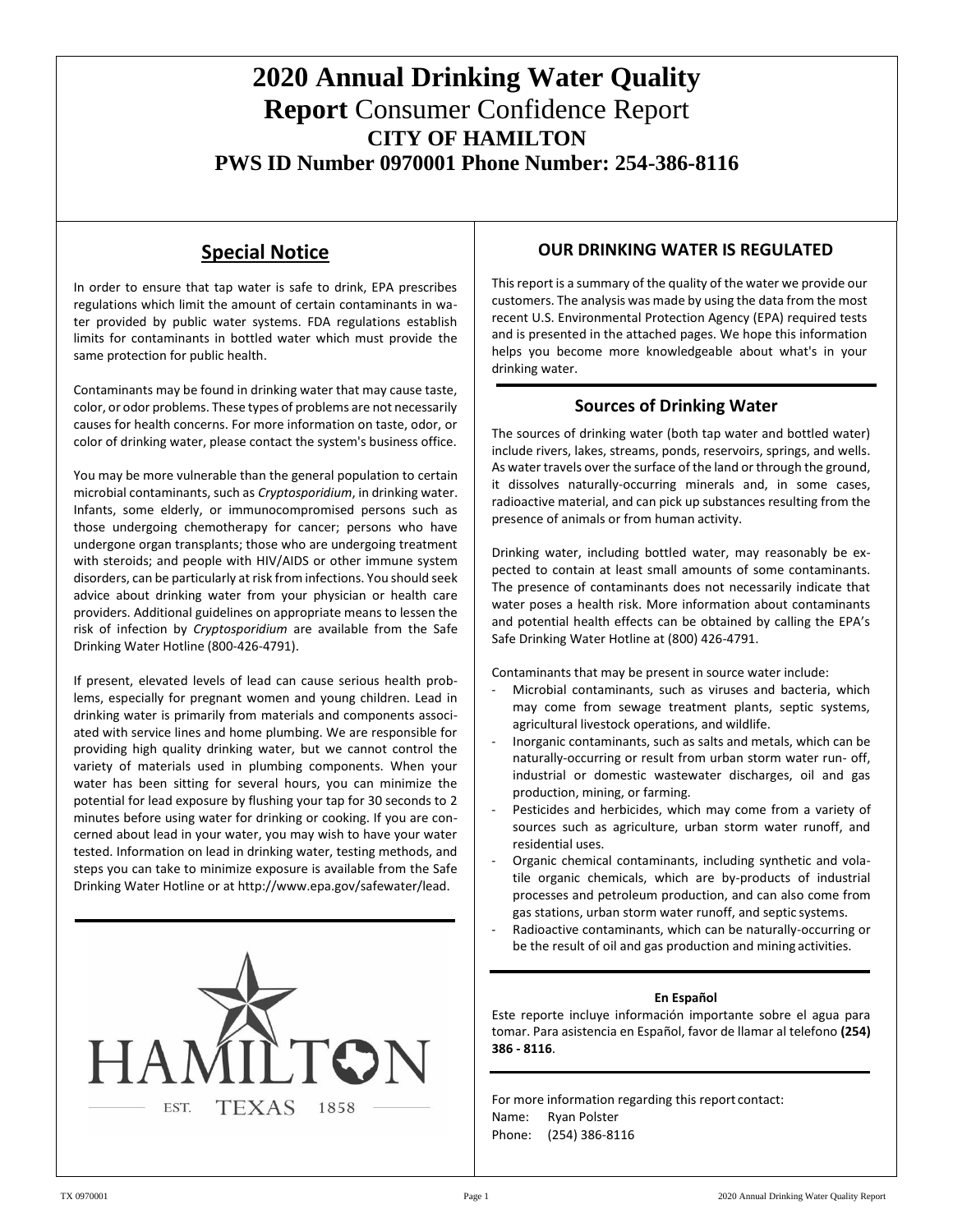#### **Where do we get our drinking water?**

Our drinking water is obtained from a SURFACE water source, PROCTOR LAKE in COMANCHE county.

| <b>Source Water Name</b>                            | Type of      | <b>Report</b> | Location       |
|-----------------------------------------------------|--------------|---------------|----------------|
|                                                     | <b>Water</b> | <b>Status</b> |                |
| UPPER LEON RIVER MUNICIPAL WATER DISTRICT—TX0470015 | SW           | ACTIVE        | AKE            |
| <b>JPPER</b>                                        |              |               | <b>PROCTOR</b> |

#### **Information about Source Water Assessments**

The TCEQ has completed a Source Water Assessment for all drinking water systems that own their sources. The report describes the susceptibility and types of constituents that may come into contact with your drinking water source based on human activities and natural conditions. The system(s) from which we pur- chase our water received the assessment report. For more information on source water assessments and protection efforts at our system, contact Gary Lacy at Upper Leon Municipal Water District or the report may be viewed a[t http://ulrmwd.com/.](http://ulrmwd.com/) Additional information on source water assessments is available via the Source Water Assessment Viewer (URL: https:[//www.tceq.texas.gov/gis/swaview](http://www.tceq.texas.gov/gis/swaview) ) or through Drinking Water Watch (URL[: http://dww2.tceq.texas.gov/](http://dww2.tceq.texas.gov/) DWW/).

*ALL drinking water may contain contaminants…* When drinking water meets federal standards there may not be any health based benefits to purchasing bottled water or point of use devices. Drinking water, including bottled water, may reasonably be expected to contain at least small amounts of some contaminants. The presence of contaminants does not necessarily indicate that water poses a health risk. More information about contaminants and potential health effects can be obtained by calling the EPA's Safe Drinking Water Hotline (1-800-426-4791).

Secondary Constituents. Many constituents (such as calcium, sodium, or iron) which are often found in drinking water, can cause taste, color, and odor problems. The taste and odor constituents are called secondary constituents and are regulated by the State of Texas, not the EPA. These constituents are not causes for health concern. Therefore, secondaries are not required to be reported in this document but they may greatly affect the appearance and taste of your water.

#### **About The Following Pages**

The pages that follow list all of the federally regulated or monitored contaminants which have been found in your drinking water. The U.S. EPA requires water systems to test for up to 97 contaminants.

#### **2020 Regulated Contaminants Detected**

### **Coliform Bacteria**

| Maximum<br>Contaminant<br>Level Goal | <b>Total Coliform Maximum</b><br><b>Contaminant Level</b> | <b>Highest</b><br>No. of<br>Positiv | Fecal Coliform or E. Coli<br>Maximum Contaminant Level | Total No. of Positive<br>E. Coli or Fecal<br>Coli-form<br><b>Samples</b> | Violation | Likely Source of Contamination          |  |
|--------------------------------------|-----------------------------------------------------------|-------------------------------------|--------------------------------------------------------|--------------------------------------------------------------------------|-----------|-----------------------------------------|--|
|                                      | 0 positive monthly samples                                |                                     |                                                        |                                                                          | N         | Naturally present in the<br>environment |  |

### **Turbidity**

Turbidity has no health effects. However, turbidity can interfere with disinfection and provide a medium for microbial growth. Turbidity may indicate the presence of disease-causing organisms. These organisms include bacteria, viruses, and parasites that can cause symptoms such as nausea, cramps, diarrhea and associated headaches.

| Year | Contaminan | <b>Highest</b><br><b>Single</b><br><b>Measuremen</b> | Lowest Monthly % of<br><b>Sam-</b> ples Meeting<br>Limits | <b>Turbidity</b><br>Limits | Unit of<br><b>Measure</b> | Source of<br><b>Contaminant</b> |
|------|------------|------------------------------------------------------|-----------------------------------------------------------|----------------------------|---------------------------|---------------------------------|
| 2020 | Turbidity  | 0.43                                                 | 95.70%                                                    | 0.3                        | NTU                       | Soil Runoff                     |

#### **TOC—Total Organic Compound**

| Year | Contaminant<br>(Unit of<br><b>Measure</b> ) | Average<br><b>Raw Water</b><br><b>TOC</b> | Average<br><b>Treated</b><br>Water<br><b>TOC</b> | Average<br><b>Monthly</b><br><b>Compliance</b><br>Ratio | Average<br><b>Treated Water</b><br>$SUNA (L/mg-$<br>m) | <b>Treatmen</b><br>Techniqu<br><b>Violation</b> | <b>Source of Contaminant</b>                    |
|------|---------------------------------------------|-------------------------------------------|--------------------------------------------------|---------------------------------------------------------|--------------------------------------------------------|-------------------------------------------------|-------------------------------------------------|
| 2020 | <b>Total Organic</b><br>Compound (ppm)      | 7.69                                      | 5.68                                             | 0.84                                                    | 1.72                                                   | N <sub>o</sub>                                  | TOC is naturally present in<br>the environment. |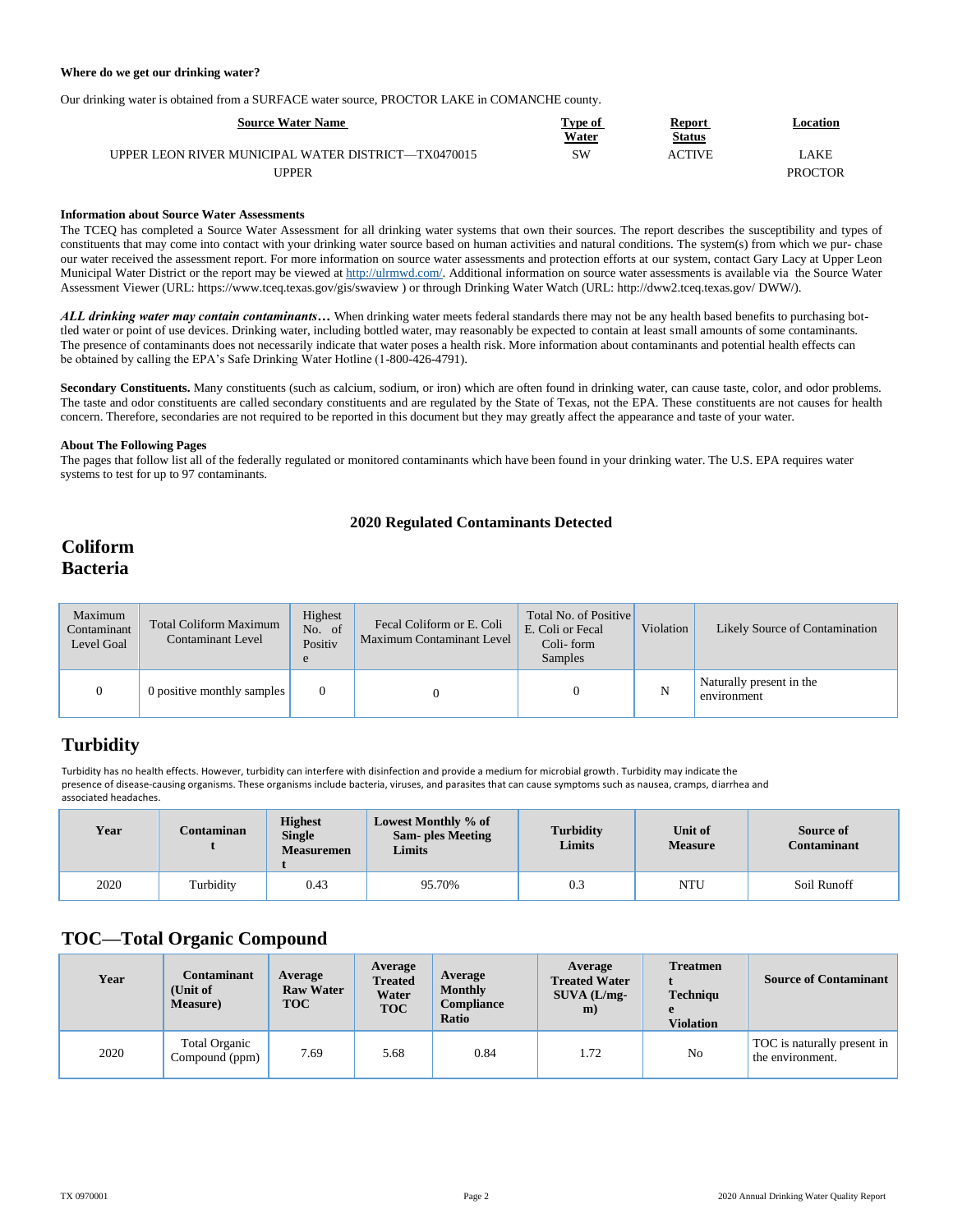### **2020 Water Quality Test Results**

| <b>Disinfectio</b><br>n Bv<br><b>Products</b>                                                                                                                  | <b>Collectio</b><br>n Date | <b>Highest</b><br><b>Level Or</b><br>Average<br><b>Detected</b> | Range of<br><b>Individua</b><br><b>Samples</b> | <b>MCLG</b>              | <b>MCL</b> | <b>Units</b> | <b>Violation</b> | <b>Likely Source</b><br>of<br>Contaminatio<br>$\mathbf n$ |
|----------------------------------------------------------------------------------------------------------------------------------------------------------------|----------------------------|-----------------------------------------------------------------|------------------------------------------------|--------------------------|------------|--------------|------------------|-----------------------------------------------------------|
| Haloacetic<br>Acids (HAA5)*                                                                                                                                    | 2020                       | 31                                                              | $16.3 - 22.8$                                  | No goal for<br>the total | 60         | ppb          | N                | By-product of drinking water disinfec-<br>tion.           |
| <sup>**</sup> The value in the Highest Level or Average Detected column is the highest average of all HAA5 sample results collected at a location over a year' |                            |                                                                 |                                                |                          |            |              |                  |                                                           |
| <b>Total</b><br><b>Trihalomethanes</b><br>(TTHM)                                                                                                               | 2020                       | 63                                                              | $28.7 - 53.3$                                  | No goal for<br>the Total | 80         | ppb          | N                | By-product of drinking water disinfec-<br>tion.           |

'\* The value in the highest Level or Average Detected column is the highest average of all TTHM sample results collected at a location over a year'

| <b>Inorganic</b><br><b>Contaminant</b> | Collectio<br>n Date | <b>Highest</b><br>Level Or<br>Average<br><b>Detected</b> | Range of<br><b>Individua</b><br><b>Samples</b> | <b>MCL</b><br>G | <b>MCL</b> | <b>Units</b> | <b>Violation</b> | <b>Likely Source</b><br>of<br>Contaminatio<br>$\mathbf n$                                          |
|----------------------------------------|---------------------|----------------------------------------------------------|------------------------------------------------|-----------------|------------|--------------|------------------|----------------------------------------------------------------------------------------------------|
| Nitrate [measured]<br>as Nitrogen      | 2020                | 0.29                                                     | $0.29 - 0.29$                                  | 10              | 10         | ppm          | N                | Runoff from fertilizer use; Leaching<br>from septic tanks, sewage; Erosion of<br>natural deposits. |
| Nitrate [measured]<br>as Nitrogen      | 2/18/15             | 0.03                                                     | $0.03 - 0.03$                                  |                 |            | ppm          | N                | Runoff from fertilizer use; Leaching<br>from septic tanks, sewage; Erosion of<br>natural deposits. |

### **Regulated Contaminants - Supplied by Upper Leon Water Municipal Water District**

| Inorganic<br>Contamin-<br>ants    | <b>Collection</b><br>Date | Highest<br>Level<br><b>Detected</b> | Range of<br><b>Levels Detected</b> | <b>MCLG</b>    | <b>MCL</b>     | <b>Units</b> | <b>Violation</b> | <b>Likely Source</b><br>of<br>Contamination                                                                              |
|-----------------------------------|---------------------------|-------------------------------------|------------------------------------|----------------|----------------|--------------|------------------|--------------------------------------------------------------------------------------------------------------------------|
| <b>Arsenic</b>                    | 7/15/2020                 | 0.0021                              | $0.0021 - 0.0021$                  | $\Omega$       | 10             | ppb          | N                | Erosion of natural deposits; Runoff<br>from orchards; Runoff from glass and<br>electronics production wastes.            |
| <b>Barium</b>                     | 7/15/2020                 | 0.0947                              | $0.0947 - 0.0947$                  | $\overline{2}$ | $\overline{2}$ | ppm          | N                | Discharge of drilling wastes; Discharge<br>from metal refineries; Erosion of natu-<br>ral deposits.                      |
| Cyanide                           | 7/15/2020                 | < 0.01                              | < 0.01                             | 200            | 200            | mg/L         | N                | Discharge from plastic and fertilizer<br>factories; Discharge from<br>steel/metal<br>factories.                          |
| <b>Fluoride</b>                   | 7/15/2020                 | 0.17                                | 0.17                               | 4              | 4              | mg/L         | N                | Erosion of natural deposits; Water<br>additive which promotes strong teeth;<br>Discharge from fertilizer and<br>aluminum |
| Nitrate [measured<br>as Nitrogen] | 7/15/2020                 | 0.08                                | $0.08 - 0.08$                      | 10             | 10             | mg/L         | N                | Runoff from fertilizer use; Leaching<br>from septic tanks, sewage; Erosion<br>of natural deposits.                       |
| Selenium                          | 7/15/2020                 | 0.0036                              | $0.0036 - 0.0036$                  | 50             | 50             | mg/L         | N                | Discharge from petroleum and metal<br>refineries; Erosion of natural<br>deposits; Discharge from mines.                  |

| Radioactive<br><b>Contaminants</b> | <b>Collection</b><br>Date | <b>Highest</b><br>Level<br><b>Detected</b> | <b>Range of Levels</b><br><b>Detected</b> | <b>MCLG</b> | <b>MCL</b> | <b>Units</b> | <b>Violation</b> | <b>Likely Source of</b><br>Contamination   |
|------------------------------------|---------------------------|--------------------------------------------|-------------------------------------------|-------------|------------|--------------|------------------|--------------------------------------------|
| <b>Beta/photon emitters</b>        | 3/21/2018                 | 8.4                                        | $8.4 - 8.4$                               |             | 50         | pCi/L*       | N                | Decay of natural and man-made<br>deposits. |
| <b>Combined Radium</b><br>226/228  | 5/29/2018                 | < 1.0                                      | $< 1.0 - 1.0$                             |             |            | pCi/L        | N                | Erosion of natural deposits.               |

\*EPA considers 50 pCi/L to be the level of concern for beta particles